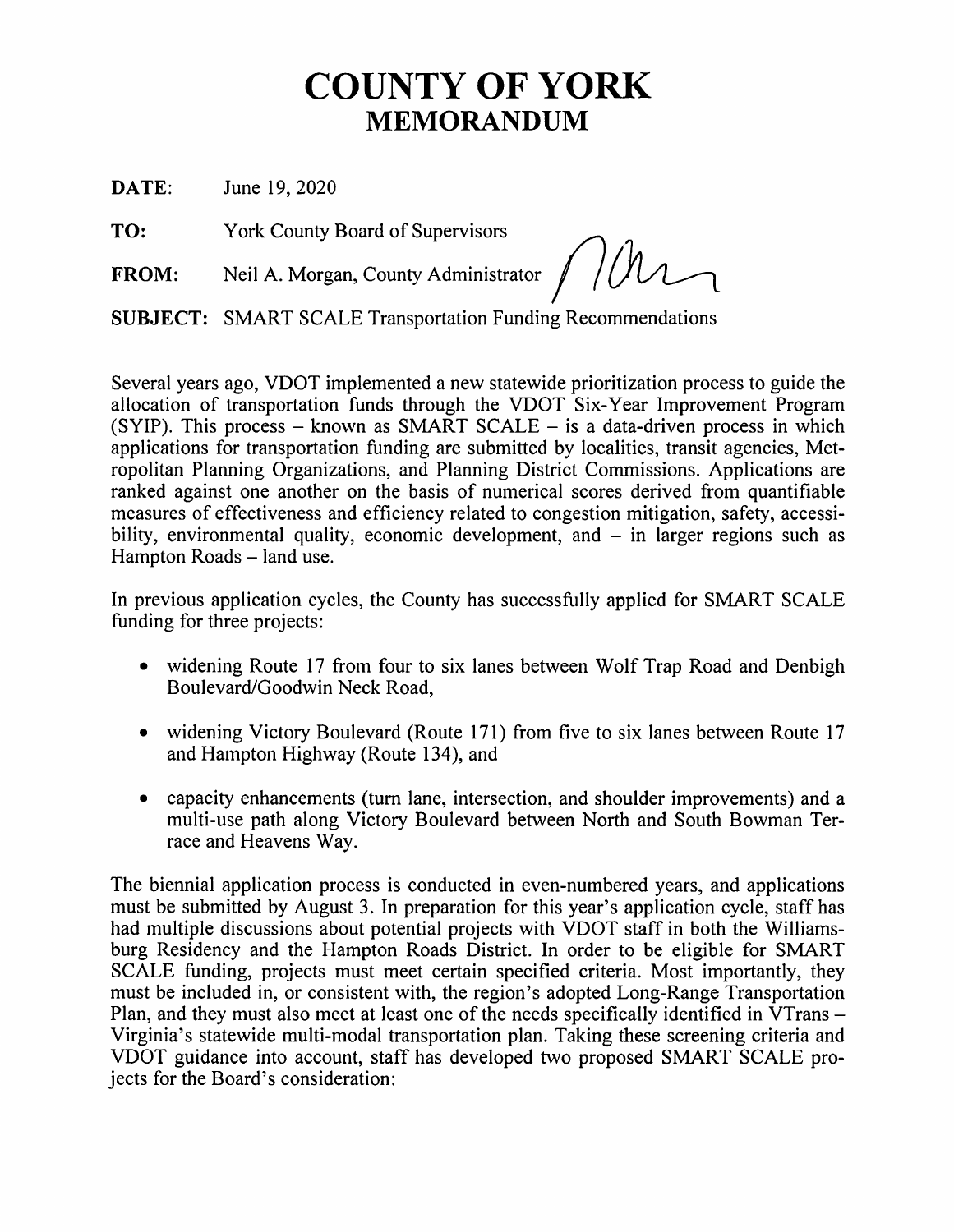York County Board of Supervisors June 19, 2020 Page 2

- **Route 17/Route 171 Intersection Improvements.** This project would alleviate congestion and improve safety at the intersection of Route 17 and Route 171 (Victory Boulevard) by widening the northbound and southbound Route 17 approaches to three through lanes and constructing a third through lane and a third left tum lane on the eastbound Route 171 approach. (Estimated cost: \$18.2 million)
- **Airport Road/Mooretown Road/Richmond Road Intersection Improvements.**  This project would address congestion and safety deficiencies by replacing the existing signalized Mooretown/Airport Road intersection with a roundabout and reconfiguring the existing signalized Airport /Richmond Road intersection to prohibit left turns from southbound Richmond Road onto Airport Road and prohibit through and left tum movements from Airport Road onto Richmond Road. Drivers who currently tum left from southbound Richmond Road onto Airport Road would need to proceed approximately 750 feet to the next intersection at Stratford Road to make the necessary U-tum. Similarly, drivers who currently tum left from Airport Road onto southbound Richmond Road (or drive straight through to the gas station across Richmond Road) would be required to tum right onto northbound Richmond Road and proceed approximately 1,180 feet to the next intersection at Olde Towne Road and make a U-tum. Since the project would traverse the York County-James City County border and involve road improvements in both counties, this would be a joint application sponsored by James City County on behalf of the two localities. (Estimated cost: \$8.8 million)

Both projects have been pre-screened by  $V$ DOT  $-$  a process by which potential projects are reviewed by VDOT staff for eligibility and project readiness and screened to determine if they meet a VTrans need. Final applications must be submitted by August 3. Submitting a pre-application for screening does not commit the locality to submitting an application for the project; however, there is no opportunity to submit additional projects that have not gone through the pre-screening process.

The SMART SCALE policies require resolutions of support from the local governing body, and I will be asking the Board to approve such a resolution for the two proposed applications at its July 21 meeting. James City County's Board of Supervisors is also expected to act on a resolution of support for the joint application in July. In the meantime, please let me know if there are any questions or concerns about either of the proposed applications.

Cross/3496

Attachment:

• Conceptual Project Diagrams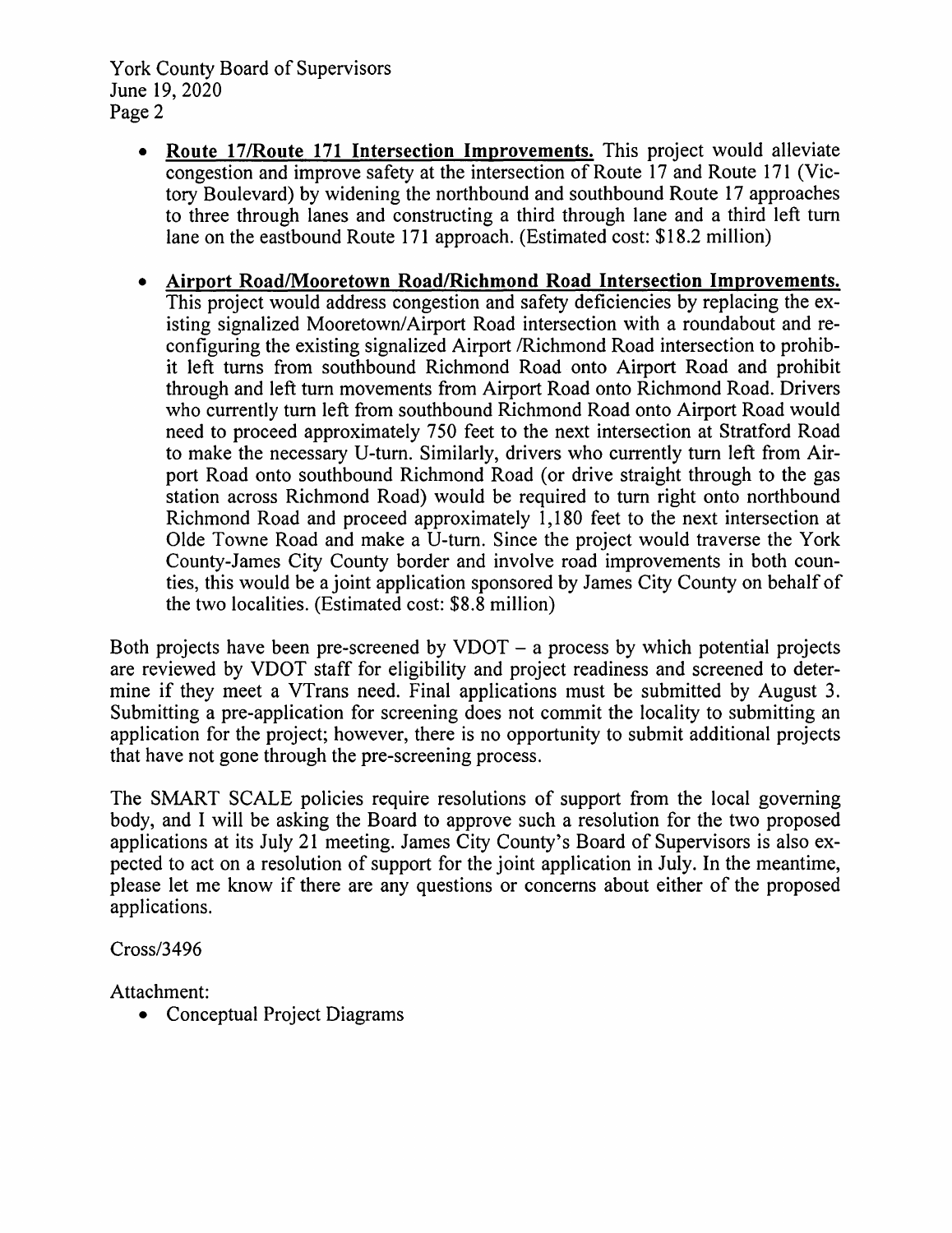